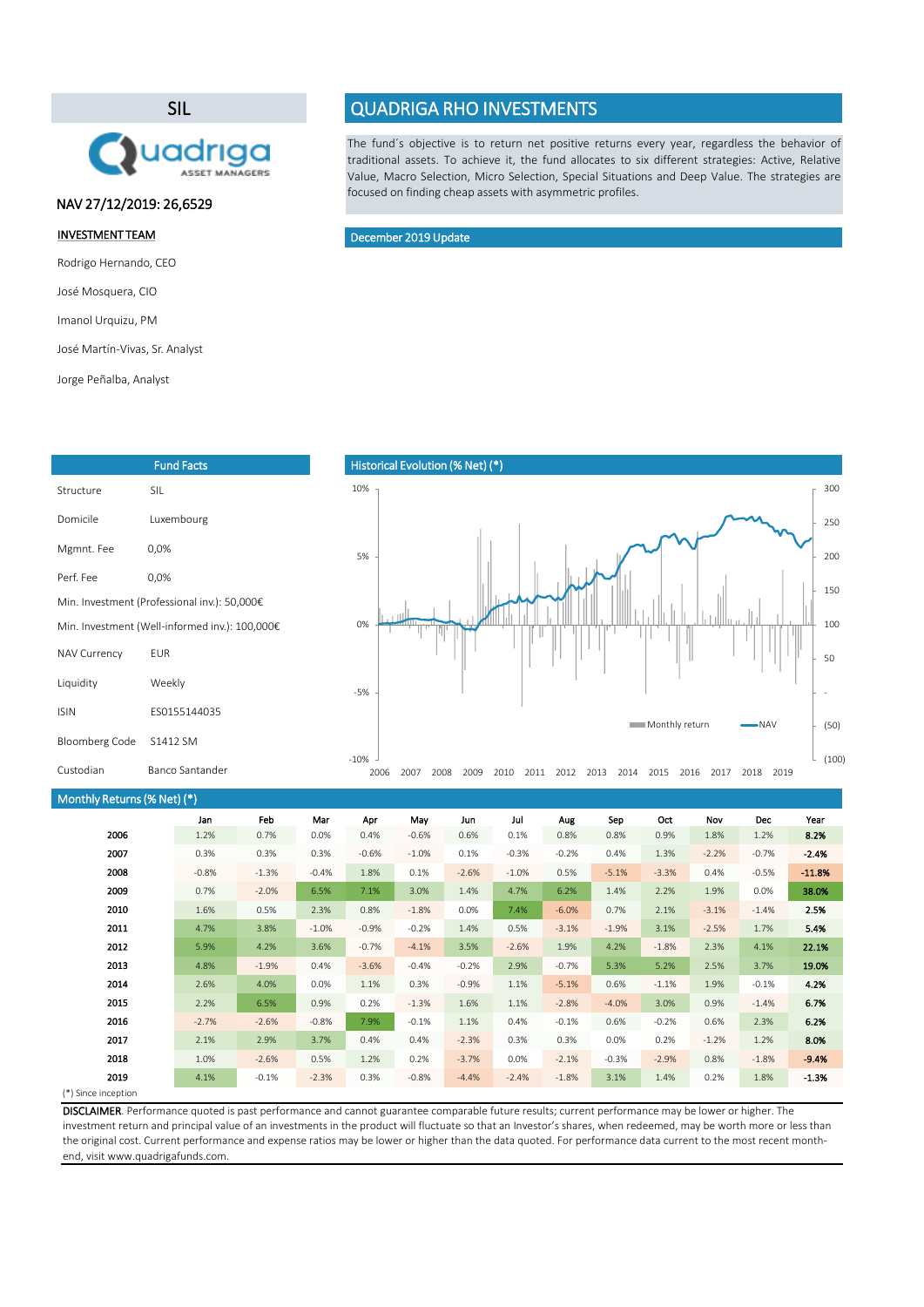#### (\*) Since inception

Gross 162.65%

DISCLAIMER. Performance quoted is past performance and cannot guarantee comparable future results; current performance may be lower or higher. The investment return and principal value of an investments in the product will fluctuate so that an Investor's shares, when redeemed, may be worth more or less than the original cost. Current performance and expense ratios may be lower or higher than the data quoted. For performance data current to the most recent monthend, visit www.quadrigafunds.com.

|                     |         | <b>RETURNS (CAGR)</b> |                 | <b>VOLATILITY</b> |         |                 |  |  |
|---------------------|---------|-----------------------|-----------------|-------------------|---------|-----------------|--|--|
|                     | 5 years | 3 years               | Since inception | 5 years           | 3 years | Since inception |  |  |
| Rho Investments     | 0.66%   | $-3.02%$              | 5.84%           | 8.21%             | 7.46%   | 8.75%           |  |  |
| Stoxx 600           | 4.09%   | 5.02%                 | 2.32%           | 12.42%            | 10.69%  | 14.07%          |  |  |
| Iboxx Eur Corporate | 1.98%   | 1.97%                 | 3.63%           | 2.71%             | 2.38%   | 3.75%           |  |  |

| <b>Net</b>                       | 90.14% |  |  |  |  |  |
|----------------------------------|--------|--|--|--|--|--|
| % of Gross Exposure per Strategy |        |  |  |  |  |  |
|                                  |        |  |  |  |  |  |
| Active                           | 14.01% |  |  |  |  |  |
| Relative value                   | 0.00%  |  |  |  |  |  |
| Macro                            | 18.41% |  |  |  |  |  |
| Micro                            | 8.82%  |  |  |  |  |  |
| <b>Special Situations</b>        | 31.93% |  |  |  |  |  |
| Deep Value                       | 4.77%  |  |  |  |  |  |
| Hedges                           | 6.51%  |  |  |  |  |  |
| Liquidity                        | 15.55% |  |  |  |  |  |
|                                  |        |  |  |  |  |  |

| <b>BNP Corp Bond</b>  | 9.36% |
|-----------------------|-------|
| <b>BECM CORP PERP</b> | 7.72% |
| Queka PE              | 6.90% |
| NATLA Secured Loan    | 5.51% |
| Liberbank Equity      | 5.20% |

| <b>Risk/Return</b> |       |
|--------------------|-------|
| Volatility*        | 8.72% |
| Sharpe Ratio*      | 0.67  |
| Sortino Ratio      | 1.00  |
| Parametric VaR 1-d | 0.68% |

| 2019          | $-1.29%$ |
|---------------|----------|
| $CAGR*$       | 5.84%    |
| December 2019 | 1.85%    |

## Returns (% Net)

## Top Five Positions

# Risk Concentration and Distribution Metrics

## Performance attribution across strategies (% Net)\*

### Comparative Risk / Return

% Exposure





#### **Number of positions per strategy**



#### **Var % Contrib Hist 3Y**